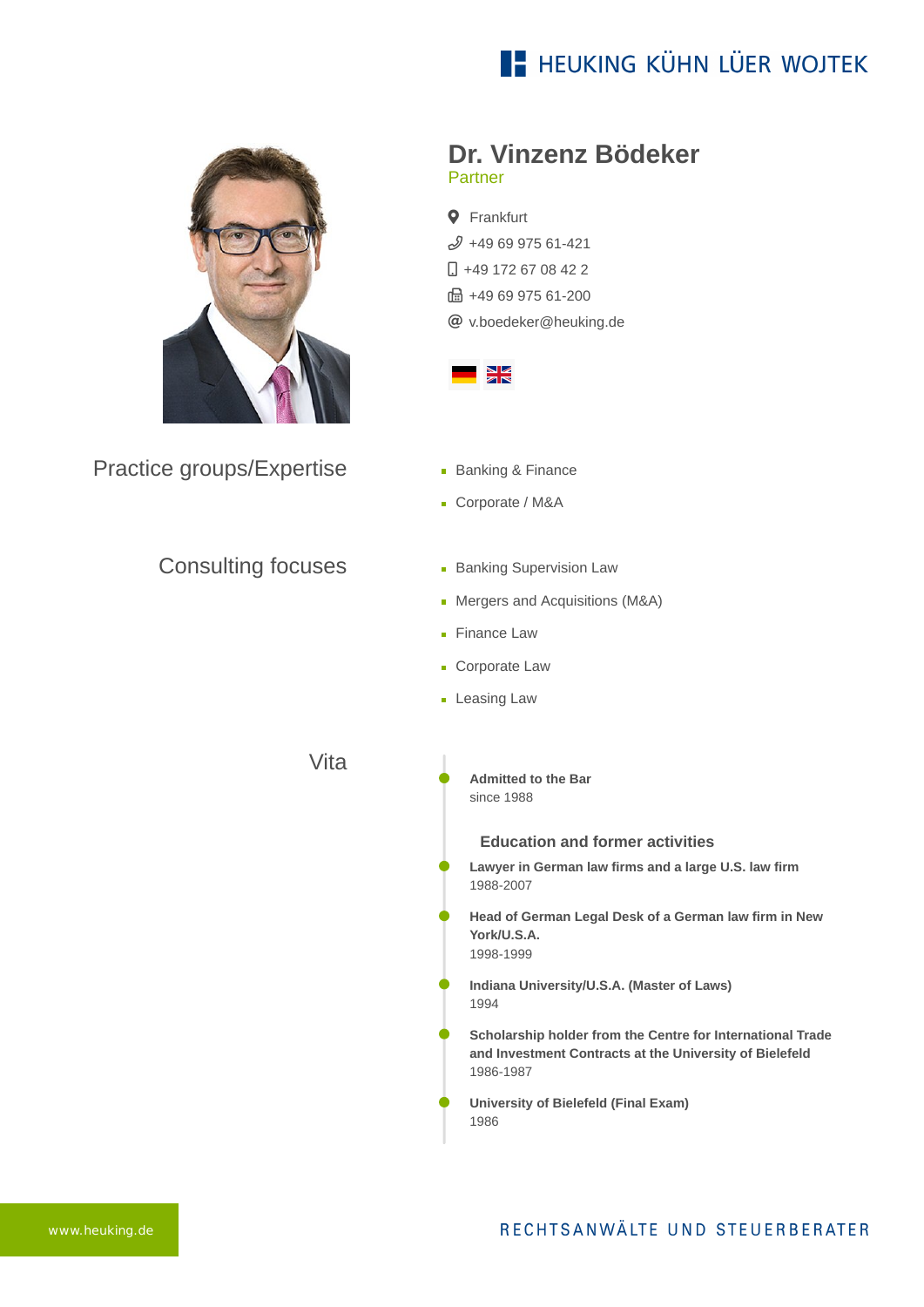## **E- HEUKING KÜHN LÜER WOJTEK**

- Affiliations **Chairman of MIT Kreisverbandes Main-Taunus and MIT** Bezirkverband FrankfurtRheinMain and Member of the regional Board MIT Hessen
	- Member of the Supervisory Board of First Climate AG, Bad Vilbel (2008-2013)
	- German Banking Law Association (BrV)
	- **AG Bank- and Capital Market Law of DAV**
	- **International Bar Association (IBA)**
	- German Bar Association (DAV)

#### References [Kanzleimonitor recommends Heuking Kühn Lüer Wojtek in](https://www.heuking.de/en/lawyers/detail/pdf-download.html?lawyer=11&cHash=18519a2435cf7eb12bb6c1455e1cf3c2) 18 legal areas

- **[Heuking Kühn Lüer Wojtek advises Finnish Pyroll Group on](https://www.heuking.de/en/lawyers/detail/pdf-download.html?lawyer=11&cHash=18519a2435cf7eb12bb6c1455e1cf3c2)** the acquisition of Stora Enso Baienfurt GmbH's business operations
- **[Heuking Kühn Lüer Wojtek advises Equity Consulting on](https://www.heuking.de/en/lawyers/detail/pdf-download.html?lawyer=11&cHash=18519a2435cf7eb12bb6c1455e1cf3c2)** the sales of its shares in REGE Holding GmbH to Amtek

#### **Publications** (Selection)

- **Finanztransaktionssteuer** *diebank, edition 6/2015*
- **Extraterritorial Regulation Survey Germany 2013** *International Finanical Law Review, Summer 2013*
- Anlegerschutz und 'Grauer Kapitalmarkt' Ein Überblick über die jüngsten Aktivitäten des Gesetzgebers *Gesellschafts- und Wirtschaftsrecht (GWR), Journal No. 12/2011*
- Bei Festpreisgeschäften liegt keine aufklärungspflichtige Rückvergütung vor *Comment on the OLG Karlsruhe, indicative court order, July 14, 2010 – 17 U 82/10, Gesellschafts- und Wirtschaftsrecht (GWR), Issue 24/2010*
- Auswirkungen des neuen Zahlungsdienstegesetzes auf Finanztransfergeschäfte *BankPraktiker, Issue 11/2010 (Dr. Vinzenz Bödeker/Dipl.-oec. Siegfried Bergles)*

[You can find all publications on the lawyer profile of Dr.](https://www.heuking.de/en/lawyers/detail/dr-vinzenz-boedeker.html) Vinzenz Bödeker at heuking.de.